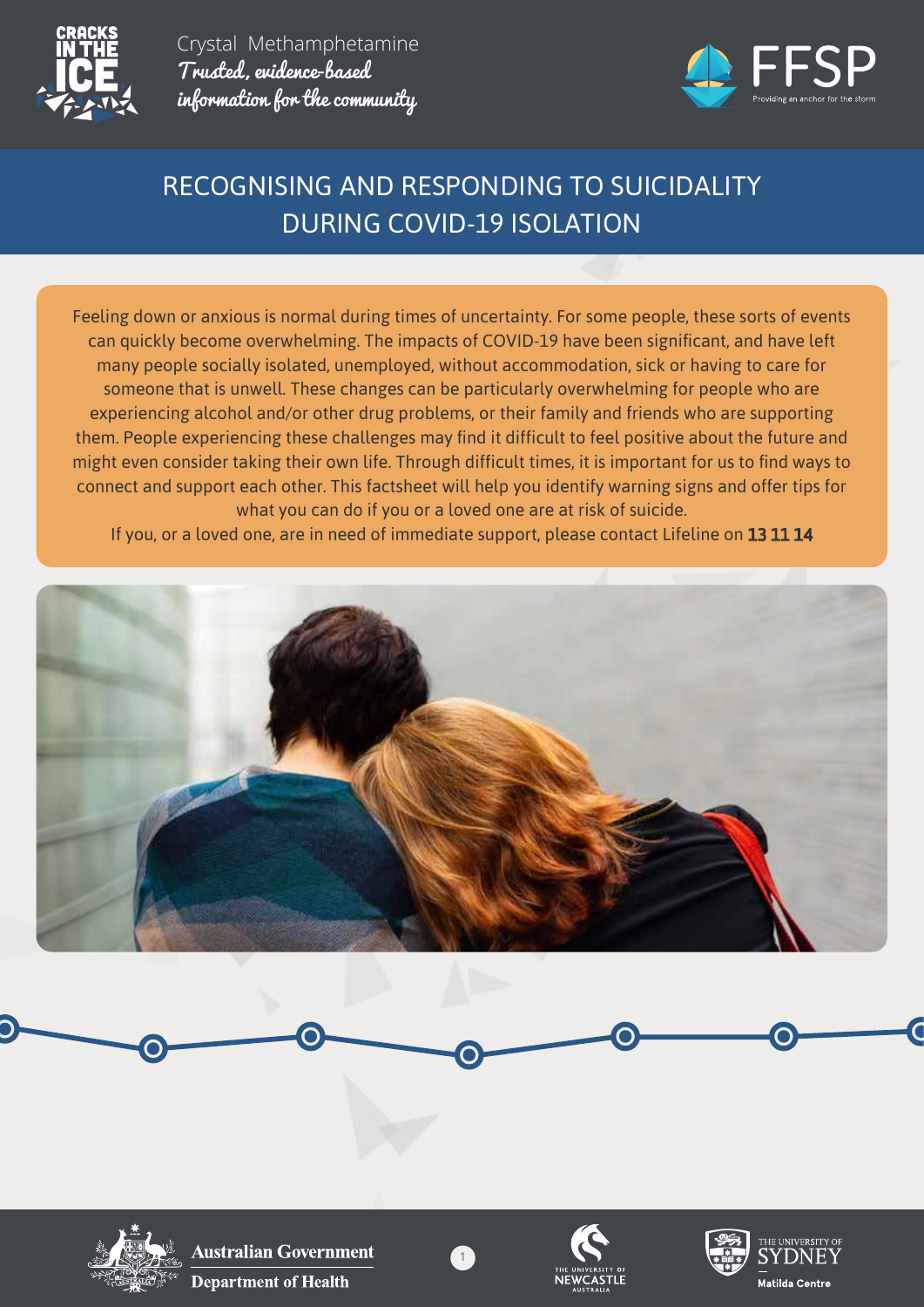

**i**

Crystal Methamphetamine Trusted, evidence-based information for the community



#### SIGNS OF SUICIDALITY

Sometimes there are warning signs that someone is feeling suicidal. These might be easier to recognise when you are face-to-face with the person, but there are still some ways that these signs can be identified in text, phone or video call. We've listed some warning signs below and how they might look from a distance.

**Note:** The signs that are extra important to pay attention to are highlighted in orange

#### SOCIAL WITHDRAWAL

Difficult to contact over the phone or via messages, disappear from social media, say they just want to be alone.

#### A PERSISTENT DROP IN MOOD

Talk less or at a much slower pace, texts may become shorter. Look down a lot, seem disengaged, have poor eye contact.

INSOMNIA

Answer texts or active on social media in the early hours of the morning. Note: some of these signs indicate other issues like anxiety so be aware, but no alarmed by them

#### POOR SELF-CARE

SIGNS OF **SUICIDALITY** 

Not changing out of pyjamas and into day clothes at all, putting less effort into their hygiene and appearance.

# SELF-HARM

Marks on their body or covering themselves up in long sleeves, even when the temperature is quite warm.

# FEELING HOPELESS

Feeling hopeless, like they're a burden, worthless or alone

Saying things like "I'm no good to anyone" or "everyone's so stressed about COVID, no one will notice I'm gone".

### ALCOHOL AND/OR OTHER DRUG USE

Telling you what they have drunk or consumed, always having a glass/can of alcohol in hand.

## TALKING ABOUT THEIR DEATH OR WANTING TO DIE AND EVEN MAKING PLANS

Saying things like "I just want to end it all", or "I can't take it anymore".

#### MAKING PREPARATIONS

Putting affairs in order or saying goodbye to people; they might start to gift or sell possessions, they might organise care for their pets

BEING DISTRACTED Struggling to focus whilst talking to

you, not responding to texts, looking away frequently or seem to be staring into space.

#### QUITTING WHAT'S IMPORTANT TO THEM

And saying things like "what's the point?"

**Note:** For those of us supporting loved ones who have pre-existing alcohol and/or other drugs issues, the signs of suicidality may be more difficult to recognise or differentiate. One indicator may be a rapid increase in the amount of alcohol or other drugs they are using or how often they are using. For a full list of signs, please visit the Suicide Call Back Service by **clicking here.**

2



**i**





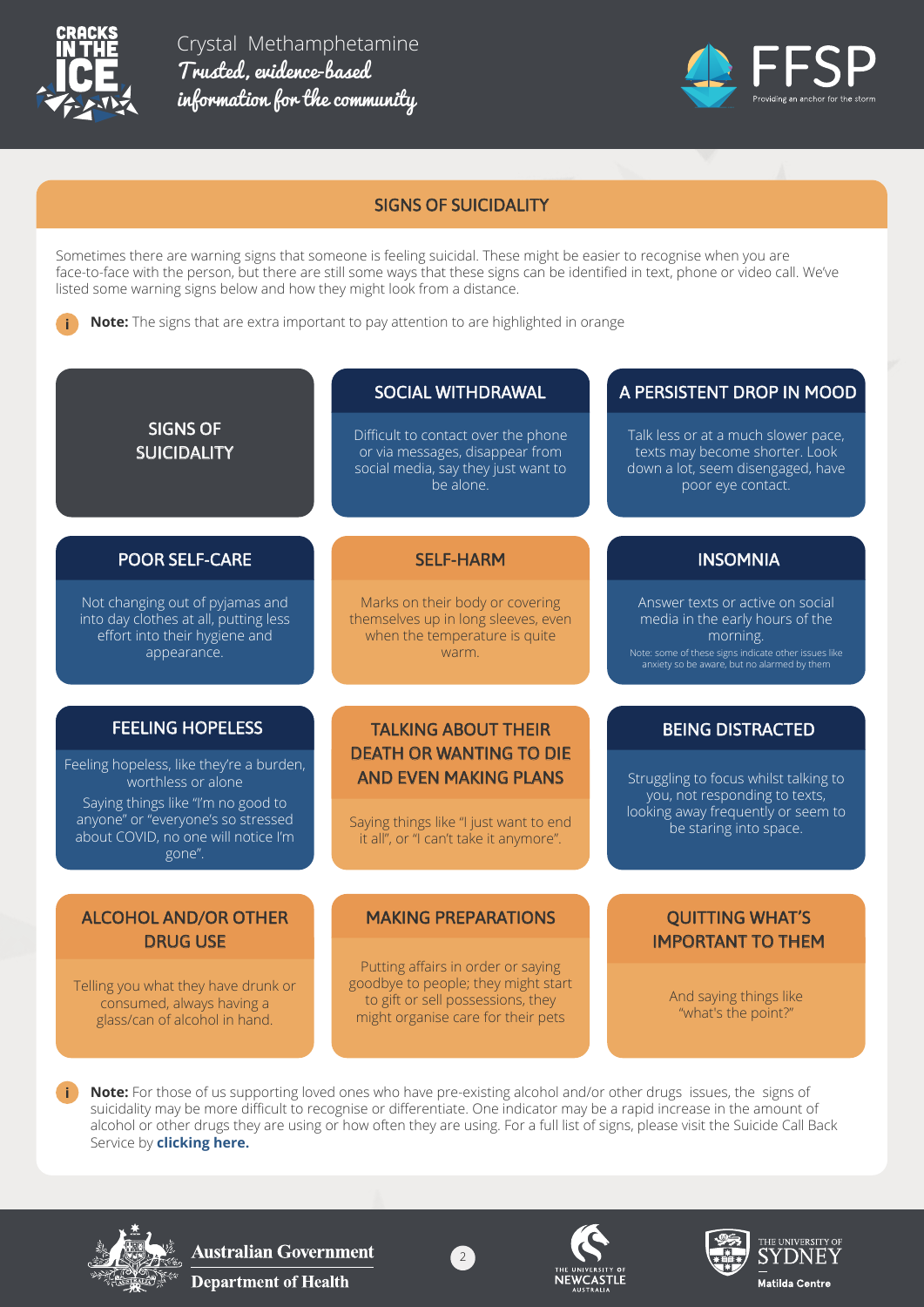



### REGIONAL, RURAL AND REMOTE AUSTRALIANS:



Australians living in regional, rural and remote areas may be experiencing isolation and difficulty in accessing services and social supports. If you are living in a regional, rural or remote area and recognise some of the warning signs for suicide in yourself, or the person you are supporting, remember – help is available.

A range of digital support services have been developed so that people living rural and remote areas have access to the support they need during COVID-19. For more information on how to access these available supports go to:

#### **https://headtohealth.gov.au/**

It is also important to remember that rates of COVID-19 are generally lower in regional, rural and remote areas of Australia. It may be possible to seek face-to-face support depending on services available or restrictions in your state. Click here for information about restrictions in your area.

## HAVING A CONVERSATION ABOUT SUICIDE

Having a conversation about suicide will not make a person more likely to attempt it. In fact, having a conversation could save a life. The key things to remember are to listen, show you care, and offer support; or, seek help for yourself if you need it. Here are some tips for having the conversation:

- **Talk in a space that is quiet, distraction-free and relatively private.** Be mindful of who else is around you and where they are. These can be sensitive and sometimes confronting conversations.
- **Be open, sincere and direct.** Try to stay calm and refrain from judging or guilting the person you are talking to, or telling them what to do.
- **Try to avoid statements starting with "you should"**  or "you need to". Instead, try saying "I've noticed" or "it seems like". This shows that you've noticed this person's behaviour has changed and that you're concerned for









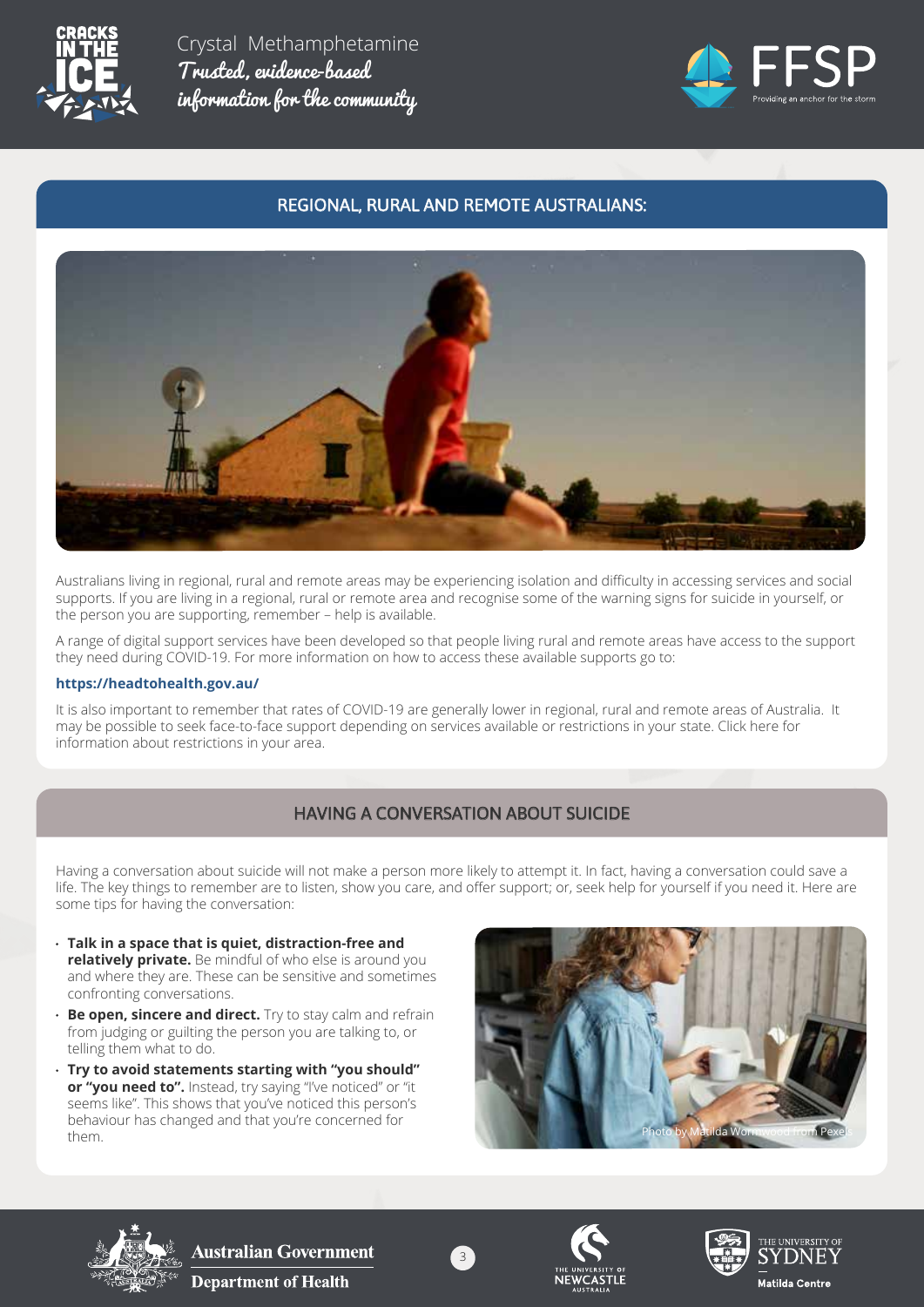



There are also some specific things to be mindful of when talking to someone about suicide online or over the phone.



It's also important to pay attention to what mutual friends and family are saying about the person you are concerned about. Consider saying something like "I haven't spoken to Amy in a few days, have you?" or "Amy seems a bit down, have you noticed this too?". It's good to have other people aware of their situation (with their permission) so you can better support them. Plus, you might also need to lean on these people for support yourself.

#### WHAT HAPPENS WHEN THE CONVERSATION STOPS?

If they suddenly go offline it may just be that the connection has dropped out. To be sure, try the following:

- Call them back or try a different mode of communication e.g. video, phone call, text, messenger or other apps.
- Visit them yourself or send someone that lives closer to them (if you live too far away).
- **Call 000 and ask for a welfare check if you are highly concerned.**

Ideally, encourage them to think about who they want support from so that if you need to ask someone else to check-in on them, it's someone that they trust. To send help, you will need to know their location, so if their whereabouts is unknown or seems unfamiliar to you, ask them directly or try and ask a question early in the conversation, like "that place looks new, where are you at?".

4